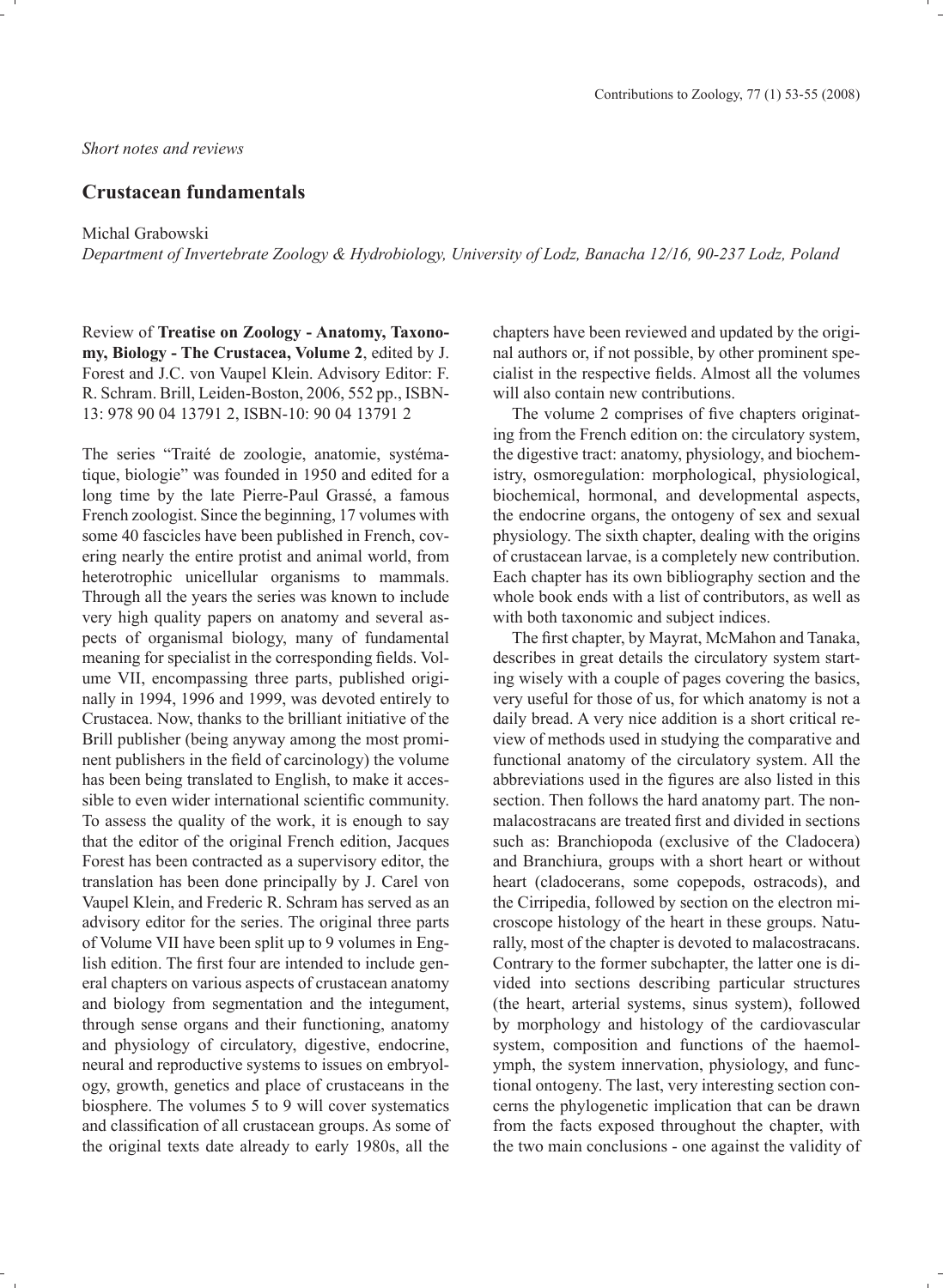Peracarida, and the other supporting the concept of Podophthalmata.

 The second chapter, authored by Cecaldi, is devoted to the digestive tract and unquestionably it is the longest and most detailed contribution in the presented volume. As the previous chapter it starts with some information of general nature, then followed by sections describing embryonic development, organogenesis and differentiation of the digestive system during larval development in various groups of Crustacea. Comparative anatomy of adult stages is presented for several non-malacostracan (Branchiopoda, Ascothoracida, Cirripedia, Copepoda, Ostracoda) and malacostracan (Leptostraca, Mysidacea, Isopoda, Amphipoda, Euphausiacea, Decapoda) groups. A separate, extensive section treats in details only the anatomy of the digestive tract in Decapoda. Another section presents microscopic anatomy of the digestive tube in Copepoda, Isopoda, Amphipoda and Decapoda, also in its ontogenetic and functional aspects. Large part of the text is devoted to the physiology and biochemistry of the digestion process. The influence of internal factors (moulting and reproductive cycles) and issues of the food detection are also discussed. The way of food particles along the digestive tract is presented in details, starting with mechanical degradation through enzymatic activities and intestinal bacterial flora and ending with the energy transfer after digestion. A very interesting review of ecophysiological variation of digestive function includes several ecological factors such as light, temperature and physical structure of the environment. Short sections upon the excretion processes, neural and hormonal control and emulsifying agents, followed by a more applicatory subchapter upon nutrition of crustaceans in aquacultures, concluded this very exhaustive chapter. At the end, a very useful appendix is provided listing all the species of Crustacea used in the chapter with their authorities and classifications.

 The third chapter co-authored by Pequeux, Dandrifosse, Loret, Charmantier, Charmantier-Daures, Spanings-Pierrot and late Schoffeniels reviews morphological, physiological, biochemical, hormonal and developmental aspects of osmoregulation. Overall the chapter is divided into five parts, with the part E containing only the references. Part A describes mainly the macroscopic and microscopic anatomy as well as physiology of excretory organs and gills. The former are exemplified with several taxa, such as *Artemia*, *Balanus*, *Corophium*, *Procambarus*, *Uca*, etc. The gills, on the other hand, are characterized based exclusively upon

decapods. The part includes also a very interesting section on responses of crustaceans to variations in environmental salinity - a basic ecophysiological problem faced by a majority of crustacean species. Part B deals with the neuroendocrine control of osmoregulation, and part  $C$  with the specifics of the osmoregulatory process in various stages of ontogenic development. A concise part D presents shortly and rather superficially the evolutionary aspects of osmoregulation. In fact it only addresses some major evolutionary steps in urea and amino acid metabolism without a detailed discussion.

 The following chapter by Charmantier-Daures and Charmantier concentrates on the anatomy and ultrastructure of endocrine organs, which functions and effects were touched several times, more or less extensively, in the preceding papers. In fact it would be even more logical if the chapter was reordered with the next one, due to the regulatory position of endocrine organs over all the other systems. An interesting tip in this chapter are subsections upon the history of studies and species used in case of particular organs. Following the literature section, the paper is supplied with an appendix containing all the scientific names and classification of mentioned taxa.

 The one but last chapter is authored by Legrand and Juchault. It describes in details the ontogeny of sex and sexual physiology in Crustacea. First, the anatomy and function of androgenic gland is presented followed by the differentiation of gonads and all kind of aspects related to humoral control and secondary sexual differentiation in both sexes. A very nice part addresses the sex determination issues, including apart of genetic mechanisms, also an influence of epigenetic factor on sex determination. Broadly discussed are sexual anomalies, such as intersexuality and monogeny over quite a broad range of crustacean taxa. Parthenogenesis and hermaphroditism with short subsections discussing place of this phenomena in the evolution of sex close this chapter.

 The ultimate chapter is a completely new contribution from Williamson. According to its title it presents the origin of crustacean larvae. Inclusion of such subject in a volume devoted predominantly to crustacean internal structures and physiology is quite surprising, as the paper stands out from this otherwise very uniform publication. In fact the paper does not deal that much with elucidating the origins of larval forms in Crustacea. Basically, it is a review of morphology of the basic larval forms occurring in the course of development in various crustacean taxa, with some limited